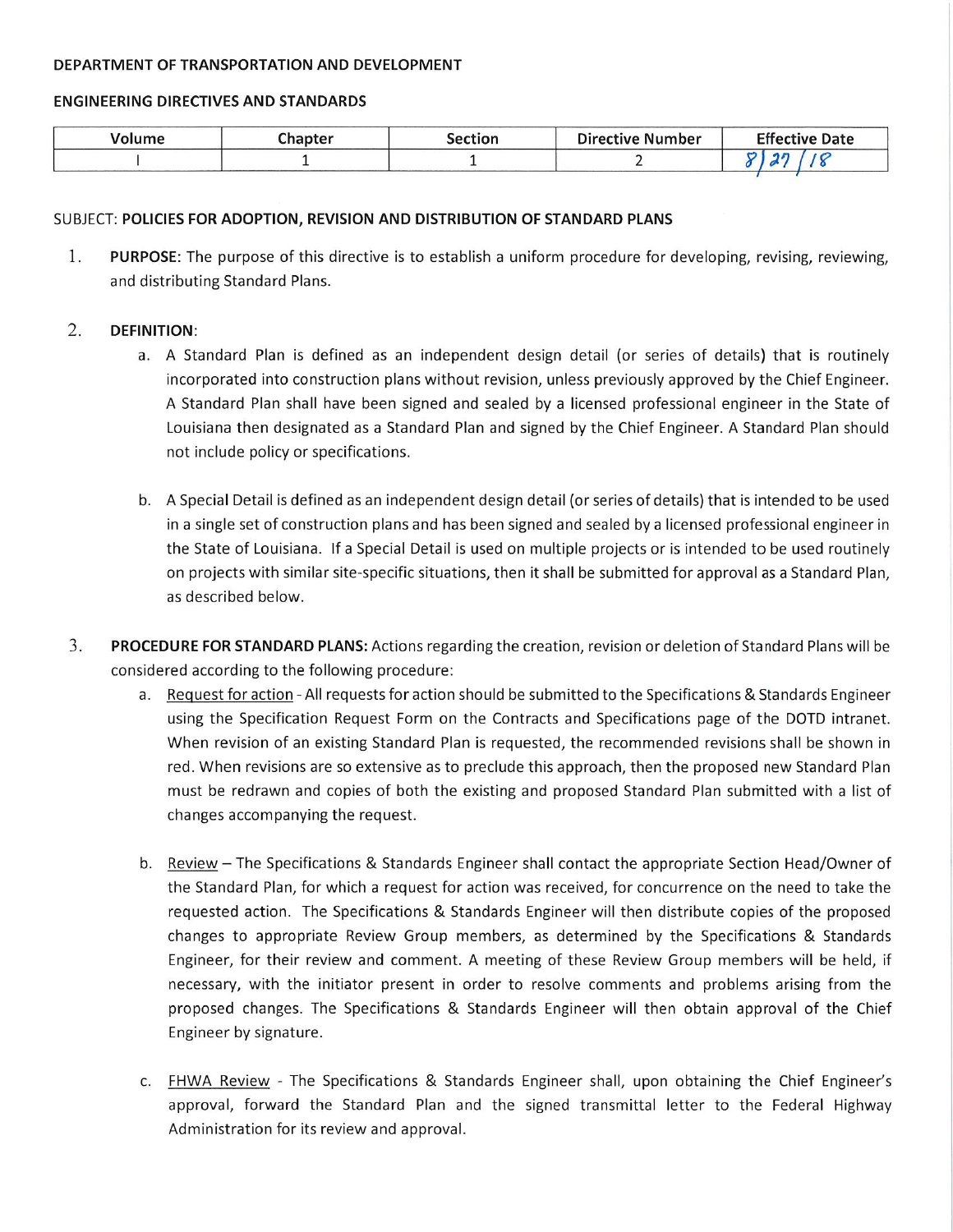- d. Approval Upon completion of the required drafting, the Section Head/Owner will forward the original Standard Plan, signed and sealed by a licensed professional engineer in the State of Louisiana, to the Specifications and Standards Engineer, who will obtain the signature of the Chief Engineer on the plan. Signature by the Chief Engineer authorizes use of the Standard Plan on construction contracts.
- e. Setting Effective Date Once the Chief Engineer's signature has been obtained, the Section Head/Owner will notify the Specifications and Standards Engineer of the effective date of the Standard Plan so that the Standard Plan Index and the DOTD internet can be updated.
- f. Distribution ‐ The Specifications & Standards Engineer, upon obtaining the Chief Engineer's signature on the Standard Plan, will revise the index and forward one reproducible copy to General Files. The original Standard Plan will be returned to the Section Head/Owner to scan and return a scanned copy of the standard in an editable border to the Specifications and Standards Engineer, via ProjectWise. The Section Head/Owner will then store the Standard Plan, as per the Department's record retention policy.

# 4. **RESPONSIBILITY FOR STANDARD PLANS:**

- a. Chief Engineer: Proposed additions, deletions, and revisions must be approved by the Chief Engineer. The approval of the Chief Engineer is required on all Standard Plans.
- b. Section Head/Owner: The appropriate Section Head for each standard plan, as determined by the Specifications & Standards Engineer, shall be the owner and shall assign an individual within their Section to maintain each Standard Plan and ensure it reflects the Department's current design, specification and construction policies. All drafting required for initiation and revision will be the responsibility of the Section Head/Owner. When ownership of a Standard Plan changes, the previous and proposed Section/Head owners shall coordinate the information and document transfer necessary.
- c. Review Group: The Standard Plan Review Group will be responsible for the review of all Standard Plans and subsequent recommendations for action to the Specifications & Standards Engineer.

The Review Group will be structured as follows:

Chairman: Contracts & Specifications Engineer Members:

- 1. Specifications & Standards Engineer
- 2. Project Development Division Chief
- 3. Chief, Construction Division
- 4. Chief Maintenance Engineer
- 5. Materials Engineer Administrator
- 6. Road Design Engineer Administrator
- 7. Bridge Design Engineer Administrator
- 8. Transportation Planning Administrator
- 9. DOTD Hydraulics Design Administrator
- 10. DOTD Plans Manager
- 11. FHWA Division Administrator
- 12. Traffic Engineering Division Administrator
- 13. Highway Safety Administrator
- d. Specifications and Standards Engineer:
	- i. Shall submit, to the Chief Engineer for approval, all recommendations relative to the creation, revision, or deletion of Standard Plans.
	- ii. Shall distribute each revised or newly implemented Standard Plan within the Department